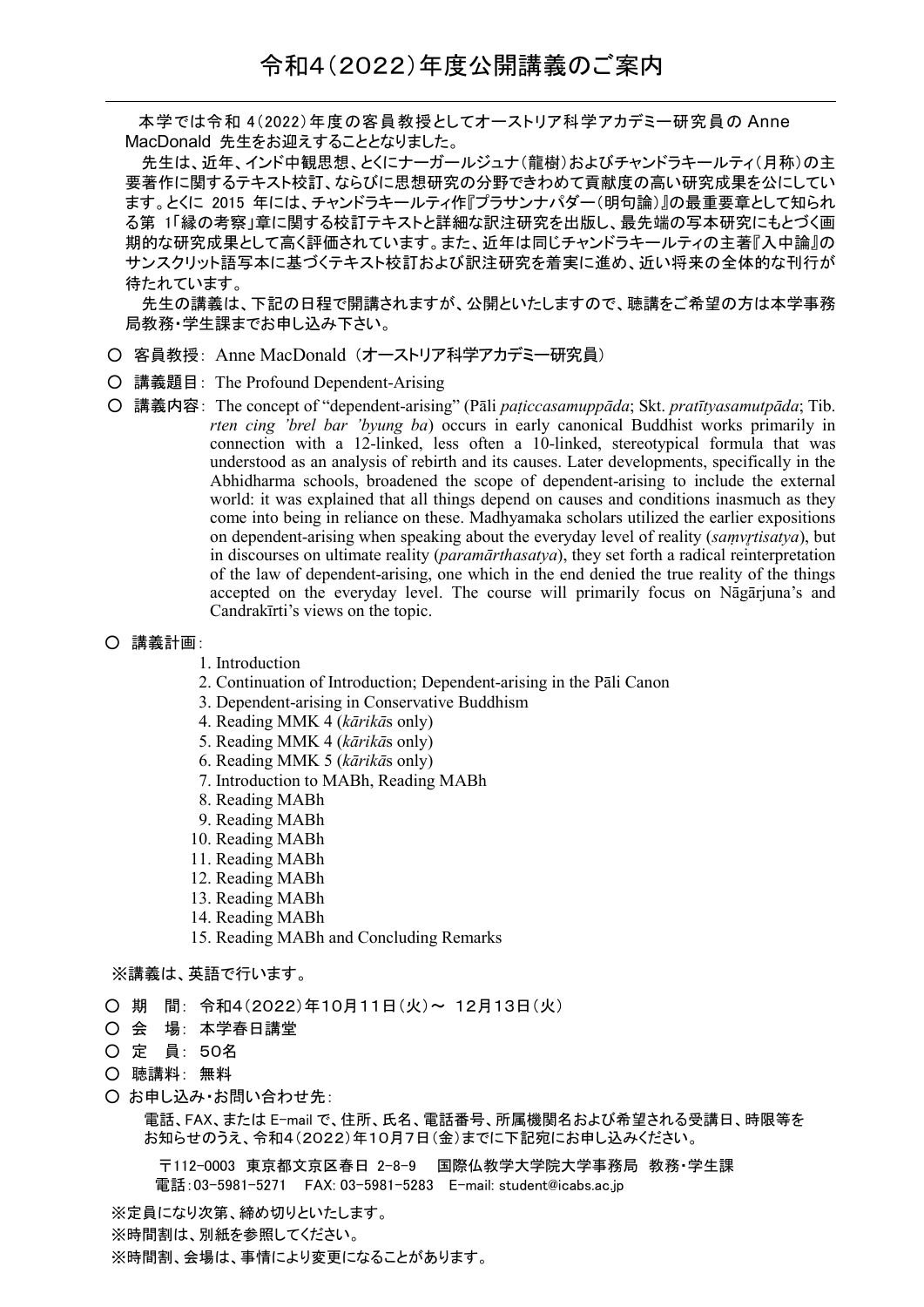## 令和4(2022)年度 公開講義(南・東南アジア仏教文献学演習)時間割  $[$ 令和4 (2022)年10月11日(火)~12月13日(火)]

| 10月 October    |                          |                |                  |                    |             |             |  |  |  |
|----------------|--------------------------|----------------|------------------|--------------------|-------------|-------------|--|--|--|
| $\boxminus$    | 月                        | 火              | 水                | $\boldsymbol{\pi}$ | 金           | $\pm$       |  |  |  |
|                |                          |                |                  |                    |             | $\,1$       |  |  |  |
|                |                          |                |                  |                    |             |             |  |  |  |
| $\sqrt{2}$     | $\,3$                    | $\sqrt{4}$     | $\mathbf 5$      | $\,6\,$            | $\sqrt{7}$  | $8\,$       |  |  |  |
|                |                          |                |                  |                    |             |             |  |  |  |
| $\,9$          | $1\,$ O                  | $1\,$ $1\,$    | $1\,$ $2\,$      | $1\,$ $3\,$        | $1\ 4$      | $1\,$ $5\,$ |  |  |  |
|                |                          | ①3時限目          |                  |                    |             |             |  |  |  |
| $1\,$ $6\,$    | $1\,$ $7\,$              | $1\,$ 8        | $1\,$ $9\,$      | $2\ 0$             | $2\,$ $1\,$ | $2\ 2$      |  |  |  |
|                |                          | ②3時限目<br>34時限目 |                  |                    |             |             |  |  |  |
| $2\,$ $3\,$    | $2\,\,4$                 | $2\,$ $5\,$    | $2\,$ $6\,$      | $2\,$ $7\,$        | $2\,$ $8\,$ | $2\,$ $9\,$ |  |  |  |
|                |                          | 43時限目<br>54時限目 |                  |                    |             |             |  |  |  |
| $3\ 0$         | $3\,$ $1\,$              |                |                  |                    |             |             |  |  |  |
|                |                          |                |                  |                    |             |             |  |  |  |
| 1 1 月 November |                          |                |                  |                    |             |             |  |  |  |
| $\boxminus$    | 月                        | 火              | 水                | 木                  | 金           | $\pm$       |  |  |  |
|                |                          | $\mathbf 1$    | $\,2$            | $\sqrt{3}$         | $\sqrt{4}$  | $\sqrt{5}$  |  |  |  |
|                |                          |                |                  |                    |             |             |  |  |  |
| $\,6\,$        | $\overline{\mathcal{L}}$ | $8\,$          | $\boldsymbol{9}$ | $1\,$ $0\,$        | $1\,$ $1\,$ | $1\,2$      |  |  |  |
|                |                          | 63時限目<br>74時限目 |                  |                    |             |             |  |  |  |
| $1\,$ $3\,$    | $1\ 4$                   | $1\,$ $5\,$    | $1\,$ $6\,$      | $1\,$ $7\,$        | $1\,$ 8     | $1\,$ $9\,$ |  |  |  |
|                |                          | 83時限目<br>⑨4時限目 |                  |                    |             |             |  |  |  |
| $2\ 0$         | $2\,$ $1\,$              | $2\ 2$         | $2\,$ $3\,$      | $2\ 4$             | $2\,$ $5\,$ | $2\,$ $6\,$ |  |  |  |
|                |                          |                |                  |                    |             |             |  |  |  |
| $2\,$ $7\,$    | $2\,$ $8\,$              | $2\,$ $9\,$    | $3\ 0$           |                    |             |             |  |  |  |
|                |                          | ⑩3時限目<br>14時限目 |                  |                    |             |             |  |  |  |